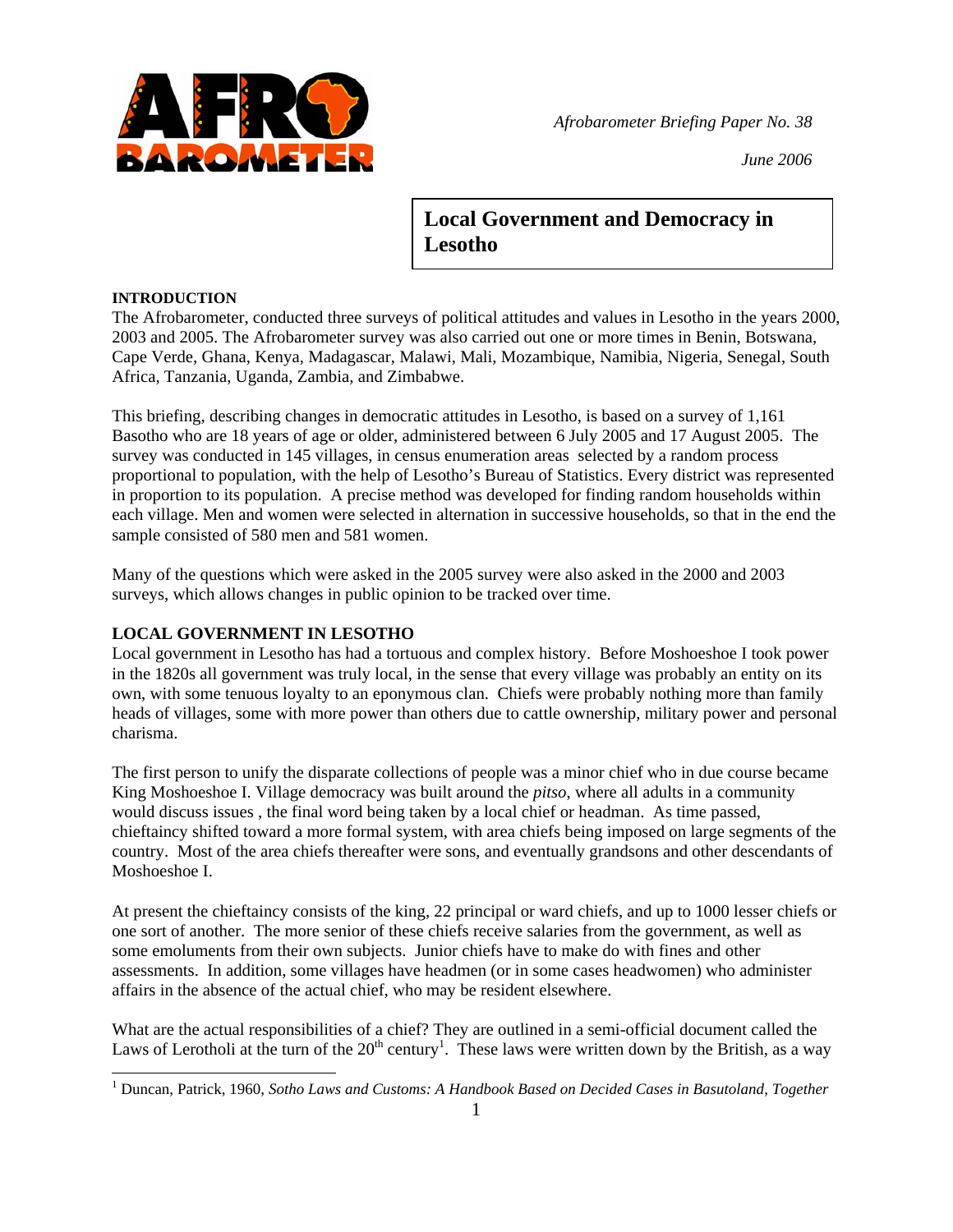to integrate customary practice with common law. The main responsibilities of a chief were to allocate farming land, give permission to own livestock, control access to grazing land, restrict the cutting of thatching grass and trees, assign locations for house sites, settle disputes and welcome strangers. Many of these duties remain today, often by default as much as by statute, even though new laws and structures have been introduced to limit the power of chiefs. However, the new laws, such as the Land Act of 1979, are frequently ignored, and chiefs are still expected to exercise much of their old authority.

After the military government gave power back to the people through democratic elections in 1993, the system of village government was gradually reformed and renewed. The process was very slow, and only in 2005 were popularly recognized local government councils voted into power. A total of 129 Community Councils were created by the Parliament. The communities to which the councils belonged need not be villages as such, but could be groups of villages that have been linked by an Administrative Boundaries Commission. There is a minimum of 10 and a maximum of 18 councils per district, designed to accommodate both population and area.

A thoughtful observer of the process points out that "people are not yet very clear on the distinction between the functions of the proposed Community Councils versus those of the chief." (Shale, Victor, 2005, *Demarcating Local Authorities' Boundaries for Good Governance Versus the People-to-People Relations: The Case Study of Lesotho*, EISA Occasional Paper Number 28). Nonetheless the people did go to the polls on 30 April 2005 and elected roughly10 councillors per council. Some 56% of the elected councillors were women, far more than the stipulated one-third. Only a third of the registered voters voted. Of the successful candidates 60% stood as independents, while only 26% represented the ruling Lesotho Congress for Democracy, 10% represented the Basotho National Party, and 4% represented other parties.<sup>1</sup>

In short, modern and secular, rather than traditional decentralization has finally come to Lesotho. Previous efforts to decentralize had always come to grief. The districts were never governed locally, but always by appointees from the central government. The chiefs have always been loyal to this tradition. The earlier versions of village councils were politicized to the point that they did not serve the local people. An excellent summary of one attempt to force what was clearly premature decentralization - in the creation of the new district of Thaba-Tseka - has been documented in book form.2

This is the context within which questions about local government were included in the 2005 Afrobarometer survey. This report will examine mass attitudes to local government and, where relevant, show their relation to answers on other political and social issues. In some cases questions on the topic were also asked in the 2000 and 2003 surveys, but not in all cases. Where the question was asked in more than one survey, the fact will be noted.

# **ATTITUDES TOWARD LOCAL GOVERNMENT**

#### **Local elections**

 $\overline{a}$ 

People were asked a series of questions about the recent local government elections, which took place just three months before the survey was conducted. More than 96% of those interviewed knew that the elections had taken place, and 52% said that they voted. The proportion casting their votes was significantly higher in rural areas than urban areas, as shown in Figure 1. People in all surveys and in all

with the Laws of Lerotholi. Cape Town: Oxford University Press.

<sup>&</sup>lt;sup>1</sup> Transformation Resource Center, *Work for Justice*, Issue 72, June 2005

Ferguson, James, 1990, *The Anti-Politics Machine: "Development", depoliticization and bureaucratic power in Lesotho*. Cambridge: University Press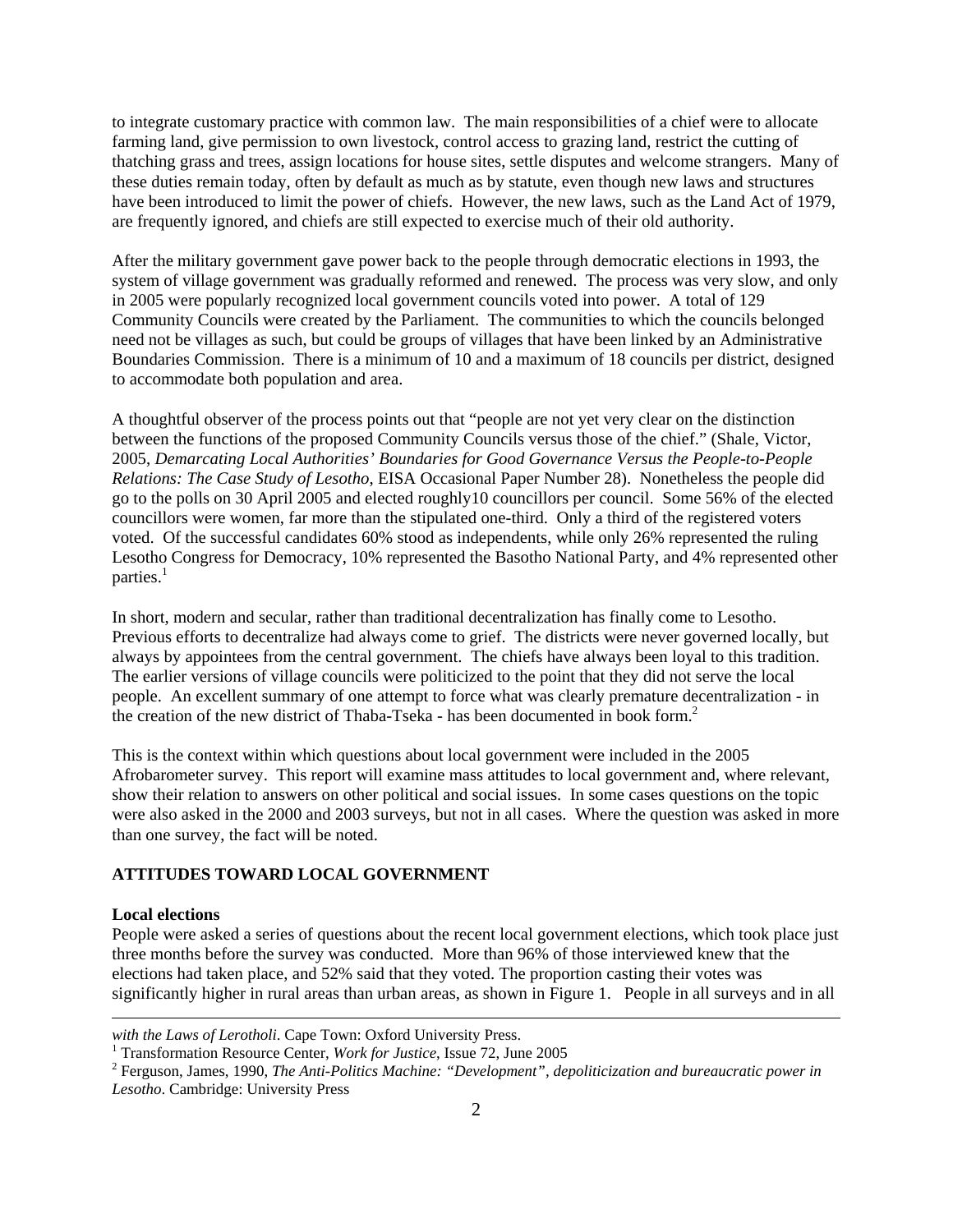countries normally over-report their voting behavior. Altogether 52% of the respondents said they voted in 2005, with proportions ranging from 54% with no education, 57% with primary only, 40% with some secondary, and 35% with post-secondary education.

#### *Figure 1. Percent voting in local elections by residence*

Table 1 gives the proportion that thought the elections were free and fair, with the answers subdivided by educational level. The sample of interviewees included 12% with no formal schooling, 60% with only



primary schooling, 24% with some secondary school, and 4% with post-secondary education.

|                               | None | Primary only | Secondary | Post-secondary | Total |
|-------------------------------|------|--------------|-----------|----------------|-------|
| Completely free and fair      | 61%  | 60%          | 53%       | 40%            | 57%   |
| Free and fair, minor problems | 10%  | 12%          | 17%       | 12%            | 13%   |
| Free and fair, major problems | 4%   | 7%           | 12%       | 21%            | 8%    |
| Not free and fair             | 3%   | 3%           | 1%        | 8%             | 3%    |
| Don't know                    | 22%  | 18%          | 17%       | 19%            | 19%   |

*Table 1. Assessment of local elections of April 2005 by schooling* 

*Percent of total within each level of education* 

Generally the elections were well received and considered to be free and fair. Even those with some postsecondary education were generally favorable, although the table shows a highly significant (p<.000) trend that more schooling leads to less participation in and more skepticism with the electoral process.

# **Village Development Councils**

People were asked to assess the performance of the Village Development Council on road maintenance, keeping the community clean, collecting local taxes and spending local income. Answers to the four questions are very similar, as shown in Table 2, and hardly give a strong vote of confidence to the local governments in question. Many of those who said they don't know about these activities probably did not give much thought to their local councils. A very high proportion of those who were interviewed did not know enough about the local Village Development Council to answer the question. Rural dwellers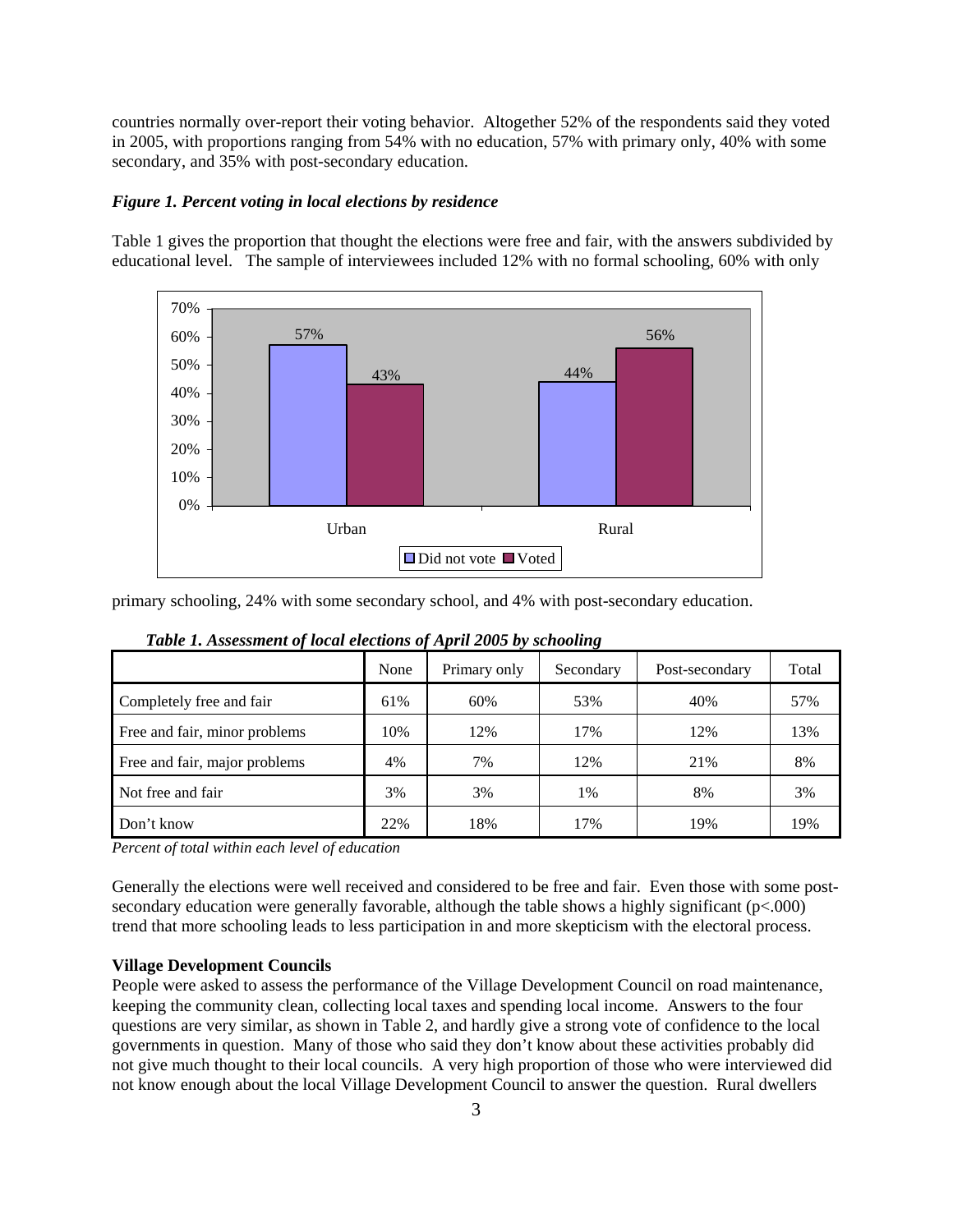are more likely to have an opinion on the matters of roads than urban dwellers (25% vs. 39%), and similarly on the matter of keeping the community clean (27% vs. 39%). However, 70% of both urban and rural residents had no opinion on taxation and 72% had no opinion on spending revenues.

| Activity           | Very badly | Badly | Don't know | Well | Very well |
|--------------------|------------|-------|------------|------|-----------|
| Maintain roads     | 24%        | 12%   | 30%        | 22%  | 12%       |
| Keep village clean | 26%        | 16%   | 32%        | 18%  | 8%        |
| Collect taxes      | 13%        | 7%    | 70%        | 7%   | 4%        |
| Spend revenues     | 13%        | 6%    | 72%        | 5%   | 4%        |

*Table 2. Assessment of Village Development Council activities.1*

In order of favorability, evaluations of road maintenance are highest, followed by keeping villages clean. But Basotho think poorly of the performance of Village Councils at handling money, whether collecting taxes or spending revenues. In fact, before the elections, local chiefs or councils could only collect specific taxes, including those for the protection of the environment or paying for damages.

It is noteworthy that rural residents have a more favorable attitude to local government performance than city dwellers.

### *Figure 2. Percent assessing local government as well or very well*

 $\overline{a}$ 

If analysis is confined to those who have an opinion on the matter, Figure 2 shows the different proportions of urban and rural interviewees who view the activity as either well or very well done. The first three comparisons are statistically significant, in that rural dwellers, who feel they know something about the issue, are more likely to view their local government as effective than urban residents. The last comparison is not statistically significant.



The results for these four items can be combined to form a new variable, measuring overall assessment.<sup>1</sup>

<sup>&</sup>lt;sup>1</sup> What about local government? How well or badly would you say your Village Development Council is handling the following matters, or haven't you heard enough about them to say? Very badly, fairly badly, fairly well, very well, don't know.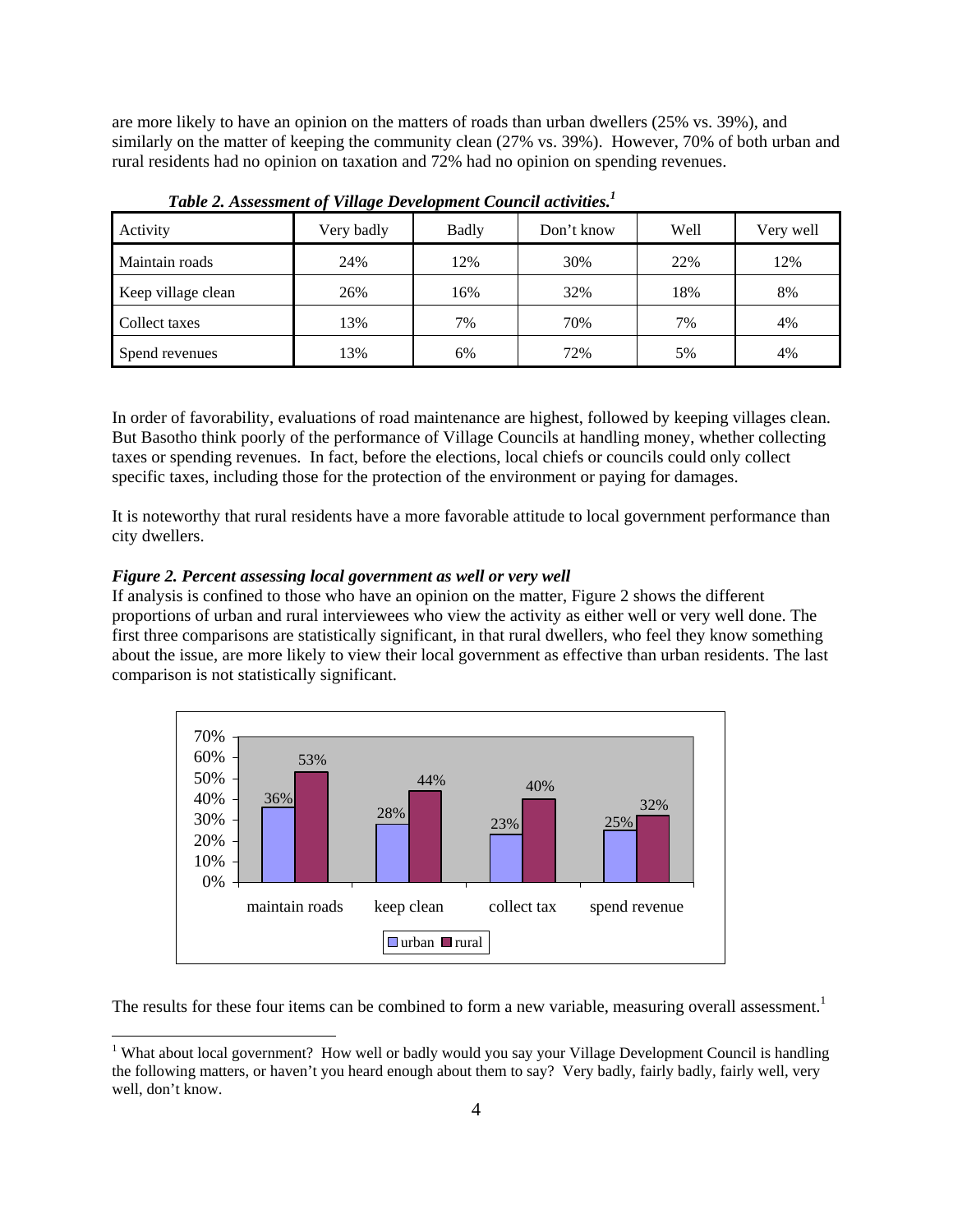This variable will be used below to relate public evaluations of local government performance to other opinions.

Another measure of local government is trust. People were asked to what extent they trust the local and district development councils, whether not at all, just a little, somewhat or a lot. Table 3 lists the level of trust with the two types of council.

|                  | Not at all | Just a little | Somewhat | A lot | Don't know |
|------------------|------------|---------------|----------|-------|------------|
| Village council  | 6%         | $17\%$        | 28%      | 20%   | 19%        |
| District Council | 14%        | 14%           | 19%      | 9%    | 44%        |

*Table 3. Level of trust in village and district council2*

Clearly many more people are aware of the village councils than they are of the district councils. If we discount those who don't know about the councils, the proportions having different levels of trust are distributed in a very similar fashion. Of those who know, 53% have some or much trust in the village council, and 50% have some or much trust in the district council. These two questions can be combined into a single factor of trust in local government.<sup>3</sup>

*Figure 3. Percent Trusting Local Councils*



Figure 3 shows that trust in the local councils is a function both of education and residence. Urban residence and schooling both tend to reduce trust in the local councils. In general urban residents show less trust of the councils than rural residents, and likewise better- educated people show less trust that their less schooled counterparts.

The degree of confidence in and assessment of local government institutions has implications for other important political issues. . Those with low level of trust in local government were significantly less likely to vote and also had much less confidence in the value of the results. It is unclear which comes first: participation in the election or confidence in local government. Most likely, each influences the

<sup>&</sup>lt;sup>1</sup> Factor analysis reveals one factor with a very high index of reliability: alpha =  $.87$ 

 $2$  How much do you trust each of the following, or haven't you heard enough about them to say? Not at all, just a little, somewhat, a lot, don't know.

 $3$  alpha = .87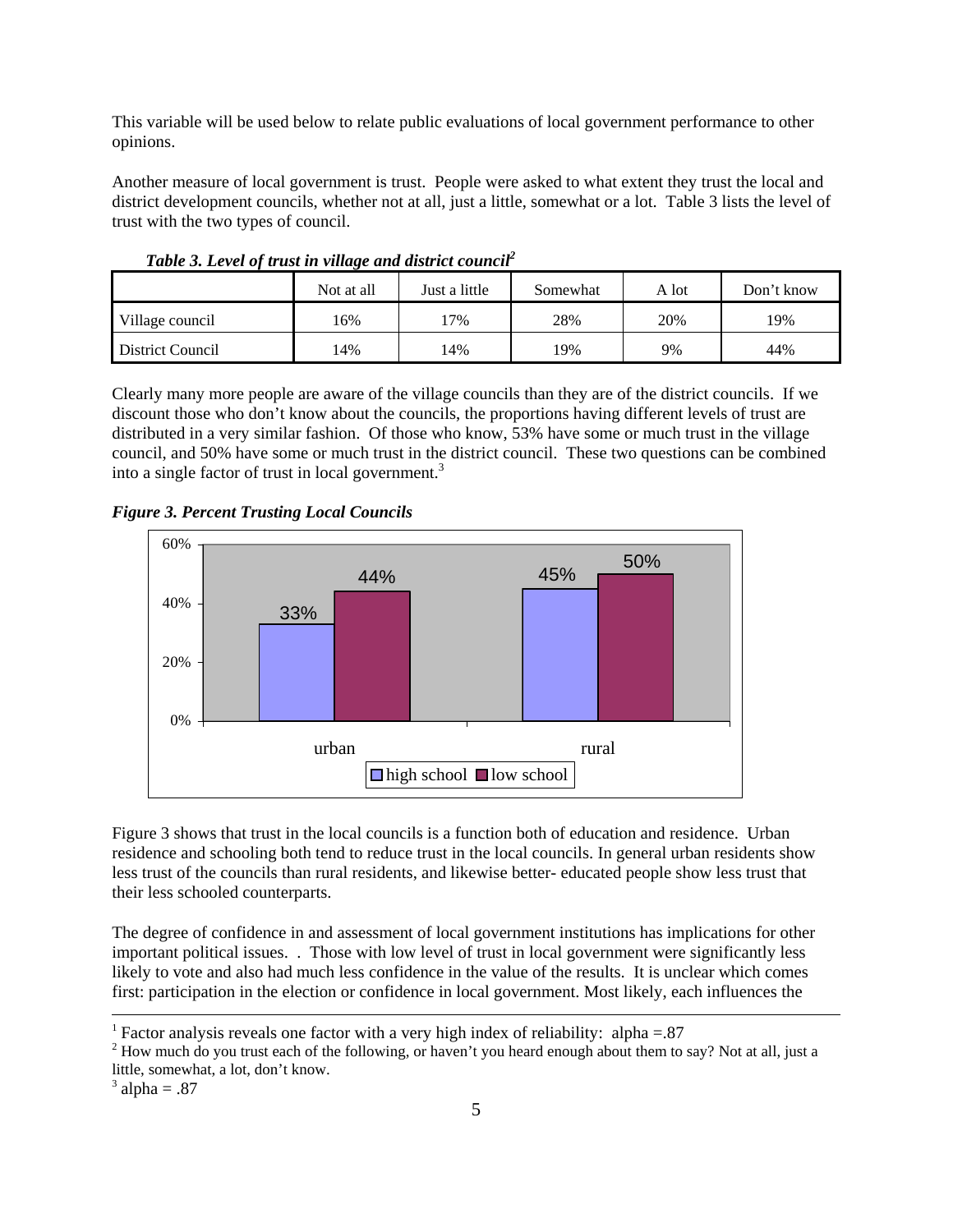other.

 $\overline{a}$ 

### **New local government system**

A further question is whether people favor the new system of local government or prefer the old centralized system. In Lesotho, unlike the other countries surveyed, a question was asked about the newly created local government system.<sup>1</sup> A 60% majority of the interviewees prefer the new system.

### **Corruption in local government**

A further factor in considering local government is corruption. Interviewees were asked their opinion on the corruption of national and local leaders. Three factors emerged, reflecting corruption of national government, law-making and law-enforcing officials, and local government. Included in the third factor were local officials, health workers and school principals and teachers. Table 5 gives the proportions of people who perceive varying levels of corruption among each group of leaders.

|                            | None | Some | Most | All | Don't know |
|----------------------------|------|------|------|-----|------------|
| Local government officials | 24%  | 22%  | 5%   | 1%  | 49%        |
| Health workers             | 35%  | 32%  | 16%  | 2%  | 15%        |
| Teachers and principals    | 40%  | 37%  | 7%   | 1%  | 15%        |

*Table 5. Perceived level of corruption of local government officials* 

Most local officials get a good assessment. Only the health workers are subject to criticism by a substantial number of people. These three variables have been combined into one variable reflecting opinion on the performance of local officials for further analysis.

## **AN APPROACH TO DECENTRALIZATION**

Local government in Lesotho has in past years mainly dealt with traditional rural issues, as discussed above. Now that a new system is in place, councilors must find their role in an increasingly complex society, where the modern technological world has brought roads, schools, clinics, consumer goods and employment. The Afrobarometer survey suggests areas of life where concern for the quality of local government is important, in some cases even of greater importance than national government.

One area of concern at the local level is **education**. There is a positive correlation  $(r=22)$  between resentment of expensive school fees and corruption at the local level, but not with measures of trust and corruption at central level. One implication is that people hope to exercise control over their local schools.

A second area of concern is **health**. The ability to get medical treatment correlates with lack of corruption in local government  $(r=0.22)$ , but not with corruption in central government. The implication is that people believe getting good medical treatment depends on effective and honest local management. Belief that the government is doing well in combating HIV/AIDS is positively correlated with existence of corruption in local government  $(r=25)$ , but again not with corruption at central government. There is a mixed message here, however, in that confidence in the fight against HIV/AIDS is positively correlated

<sup>&</sup>lt;sup>1</sup> "The new Local Government system is closer to the people and will include decisions more than the Central Government" vs "The new Local Government will still be controlled by the Central Government, so there will be no change in how decisions are made". People were asked whether they agreed very strongly or simply agree with the first or the second statement.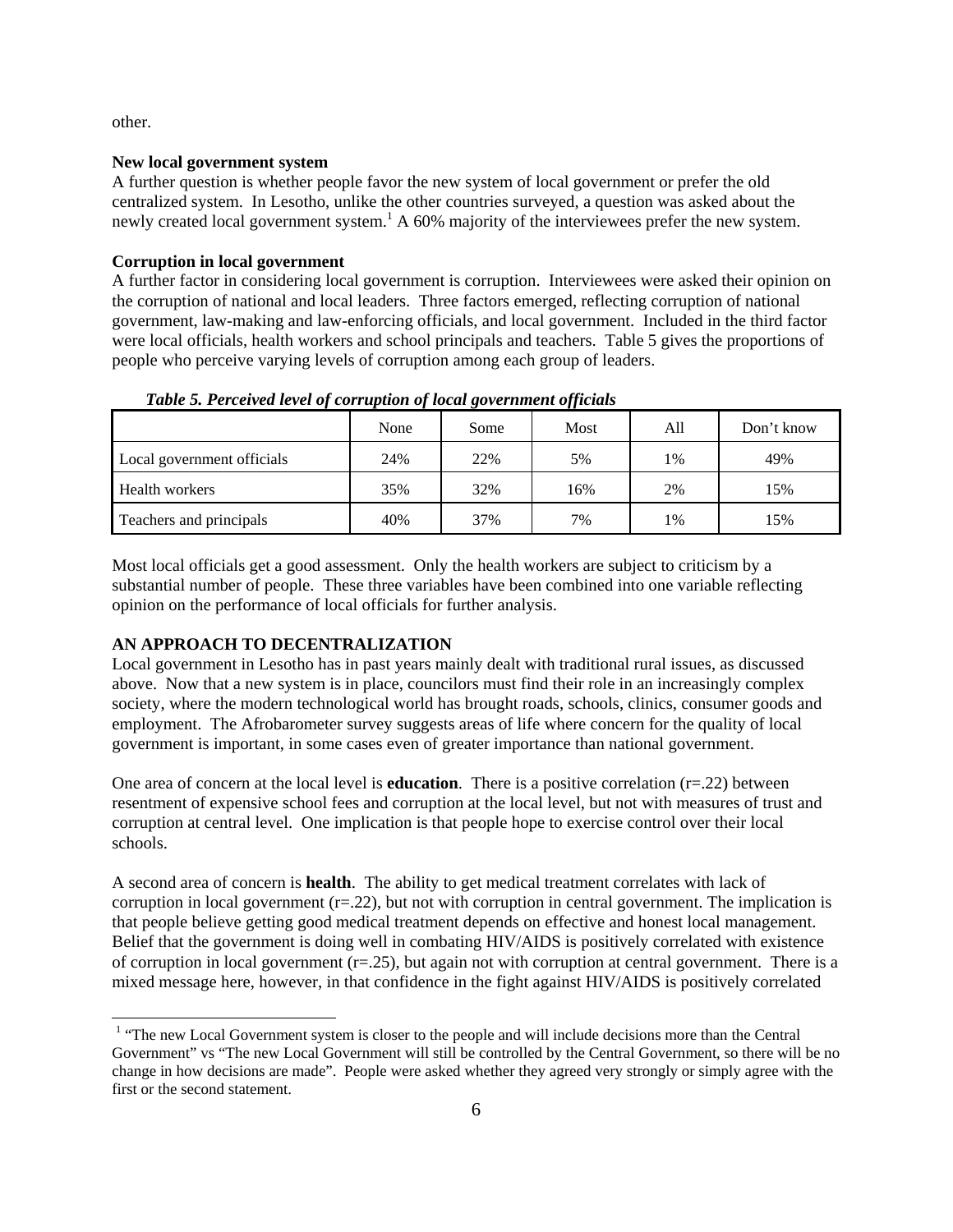with trust in both central and local government. Local government should be able to assist in the fight against the disease, but for now it appears that local corruption sends the issue back to central government. Preventing and treating HIV/AIDS ought to be managed locally as well as at the national level.

A third area is the **rule of law**. The belief that courts have the right to make binding decisions is highly correlated with absence of local corruption (.36) far higher than with the absence of central government corruption (.14). Similarly, the right of police to enforce the law is far more closely related to local (.29) than to central government corruption (.14). Finally trust in chiefs and elders is more strongly correlated with lack of corruption in local government (.38) than of central government (.21). Customary law has always been a local prerogative in Lesotho. The implication of these findings is that all branches of law would benefit from a stronger community-level legal system.

**Taxation** is a fourth area of concern. Corruption in taxation correlates more highly with corruption in local government (.44) than in central government (.29). Unfortunately, as shown above in Table 2 and Figure 2, only a small minority knows about the ability of local officials to tax and then spend the revenues. This may be related to the fact that at present only about a third of those interviewed feel that local government should manage revenue collection and allocation.

The last area where people see a role for local government is providing and maintaining **livelihoods** for people. The belief that government can create jobs correlates more highly with trust in local government (.12) than with central government (.07). The correlation levels are not high, but nonetheless the implication is that it should not only be the central government that enhances local well-being.

In summary, interviewees by implication suggest that the new local government would do well to focus on at least the following five domestic areas, in addition to their traditional activities:

- o education,
- o health,
- o law enforcement,
- o taxation
- o livelihoods.

### **CONCLUSION**

Lesotho has an important opportunity at this point in history. For the first time there is in place a functioning system of local government, elected by the people and separated both from the chieftaincy and from central government.

However, there is an obvious problem, in that the mechanisms by which this new system is to function are not yet in place. For the local councils to be symbolic only and lack substantive duties would betray the very real trust that has already been placed in them.

What is needed, therefore, is a systematic allocation of functions and duties to both parts of Lesotho's government, the central and the local. The previous section of this report has outlined a few areas of possible emphasis in local government, based on tendencies derived from the views expressed by the 1,161 people interviewed in the winter of 2005, half of whom said they voted for the local councils. The list of areas is by no means complete, because the survey was not designed to give an exhaustive agenda for the new system. . It is hoped that a future study might look more closely at areas of life in which Basotho would wish to decentralize authority away from the national government and more closely to the communities where they actually live and work.